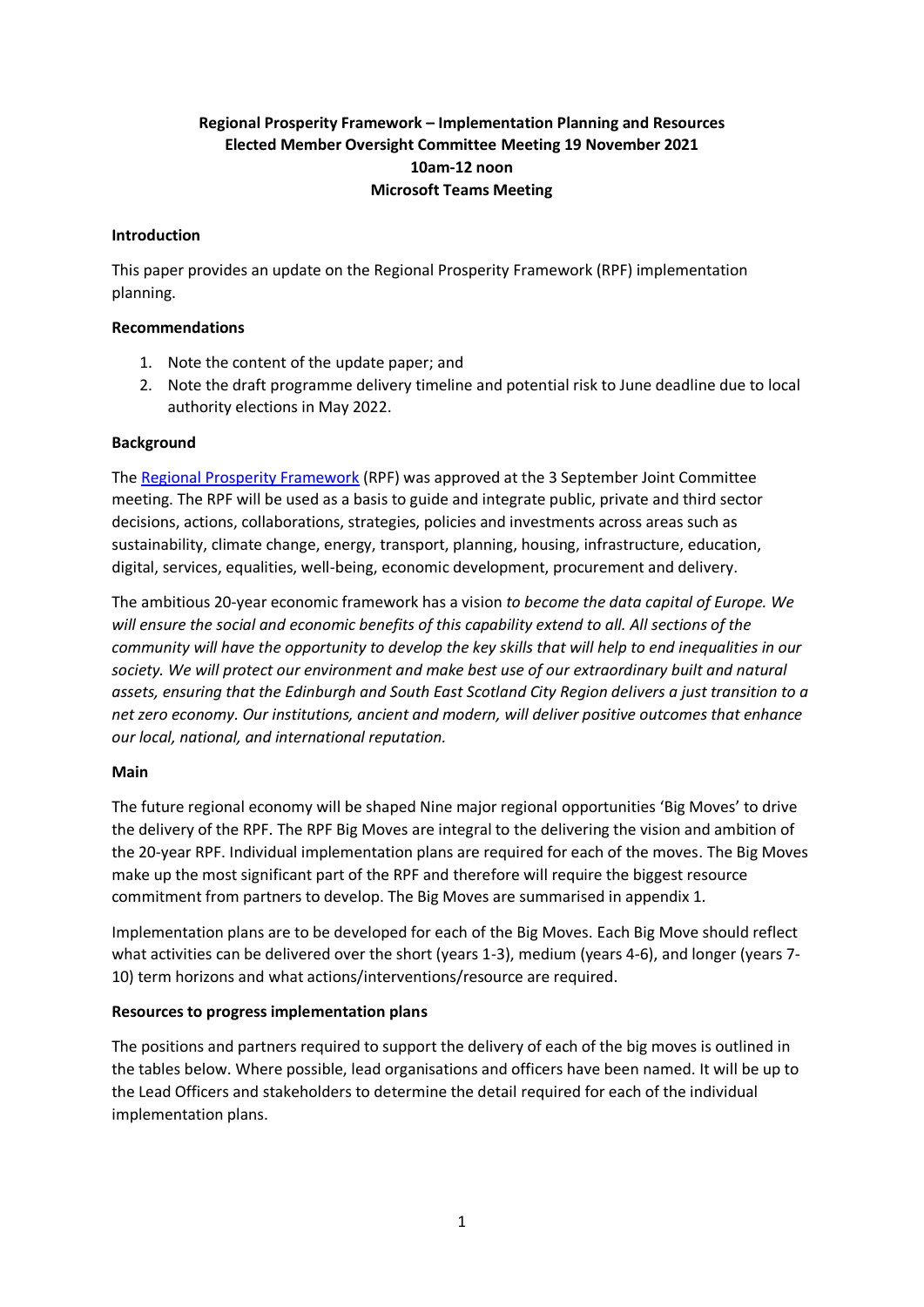| <b>Big Move 1. Data Capital of Europe</b> |                                         |  |  |  |
|-------------------------------------------|-----------------------------------------|--|--|--|
| <b>Director Group</b>                     | John Scott                              |  |  |  |
| <b>Lead Organisation</b>                  | University of Edinburgh                 |  |  |  |
| <b>Lead Officer</b>                       | Ritchie Somerville / Laura Woods-Dunlop |  |  |  |
| <b>Liaison Officer</b>                    | DDI Programme Delivery Board            |  |  |  |
| <b>Other Partners</b>                     | <b>Scottish Enterprise</b>              |  |  |  |

**Big Move 2. Re-thinking Our Place** - Bring together grouping to respond to the draft NPF4 when published, determine next steps and requirement for RSS or regional placemaking policy aspiration. Community, Business and Enterprise to also be considered.

| <b>Director Group</b>                                           | <b>Craig McCorriston</b>    |  |  |
|-----------------------------------------------------------------|-----------------------------|--|--|
| <b>Lead Organisation</b>                                        | West Lothian Council/PMO    |  |  |
| <b>Lead Officer</b>                                             | West Lothian Council/PMO    |  |  |
| <b>Liaison Officer</b>                                          | David Baxter                |  |  |
| <b>Other Partners</b><br>SEStran, ADS, SFT and Regional housing |                             |  |  |
|                                                                 | partners/board and planners |  |  |

| <b>Big Move 3. Sustainable Transport</b> |                                  |  |  |  |
|------------------------------------------|----------------------------------|--|--|--|
| <b>Director Group</b>                    | Derek Oliver                     |  |  |  |
| <b>Lead Organisation</b>                 | SEStran                          |  |  |  |
| <b>Lead Officer</b>                      | SEStran Jim Grieve/Anna Herriman |  |  |  |
| <b>Liaison Officer</b>                   | Ewan Doyle                       |  |  |  |
| <b>Other Partners</b>                    | RTWG and TAB                     |  |  |  |

| Big Move 4 - Regenerating the Forth - Part 1 Green Port/Free Port Bid; Part 2 Forth Regeneration |                                             |  |  |  |
|--------------------------------------------------------------------------------------------------|---------------------------------------------|--|--|--|
| Programme - including Edinburgh's Waterfront and Cockenzie/Blindwells                            |                                             |  |  |  |
| <b>Director Group</b><br>Keith Winter - Part 1; Douglas Proudfoot -                              |                                             |  |  |  |
|                                                                                                  | Part 2                                      |  |  |  |
| <b>Lead Organisation</b>                                                                         | Fife Council, East Lothian Council, City of |  |  |  |
|                                                                                                  | <b>Edinburgh Council and Forth Ports</b>    |  |  |  |
| <b>Lead Officer</b>                                                                              | Pamela Stevenson Part 1; Sat Patel and      |  |  |  |
|                                                                                                  | Andy Stewart for Part 2                     |  |  |  |
| <b>Liaison Officer</b>                                                                           | Part 1: FC happy to carry and can update    |  |  |  |
|                                                                                                  | group as appropriate                        |  |  |  |
|                                                                                                  |                                             |  |  |  |
| Part2: Douglas to determine.                                                                     |                                             |  |  |  |
| <b>Other Partners</b>                                                                            | City of Edinburgh Council, East Lothian     |  |  |  |
|                                                                                                  | Council, Falkirk Council, West Lothian      |  |  |  |
|                                                                                                  | Council, University of Edinburgh, Scottish  |  |  |  |
|                                                                                                  | Enterprise, East Lothian Council and Nature |  |  |  |
|                                                                                                  | Scot - Forth Manager, SEPA                  |  |  |  |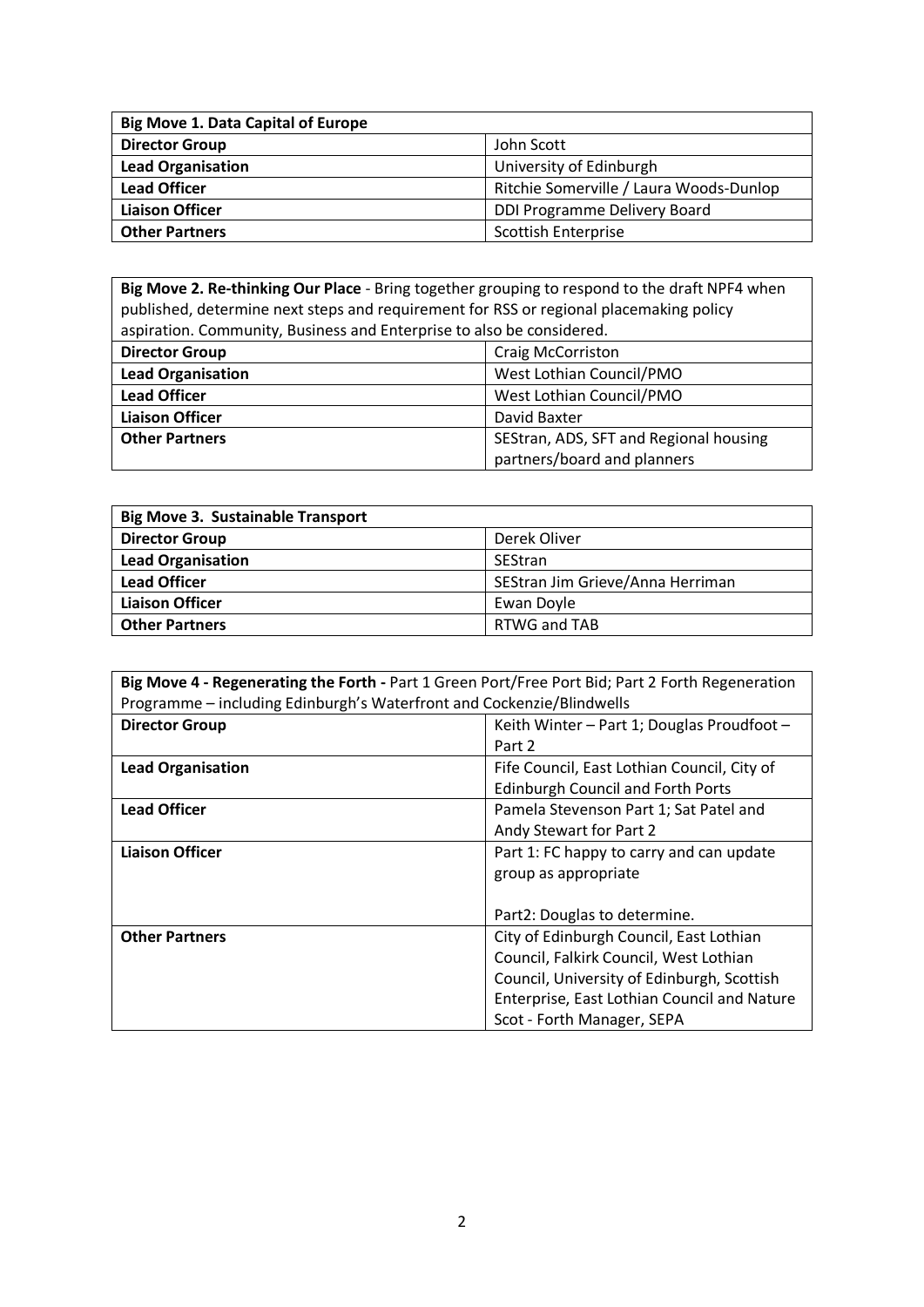| Big Move 5. Sustainable Tourism & Culture - initial roundtable discussion Regional tourism<br>strategy and partnership |                                              |  |  |  |
|------------------------------------------------------------------------------------------------------------------------|----------------------------------------------|--|--|--|
| <b>Director Group</b>                                                                                                  | Paul Lawrence                                |  |  |  |
| <b>Lead Organisation</b>                                                                                               | Visit Scotland and City of Edinburgh Council |  |  |  |
| <b>Lead Officer</b>                                                                                                    | Paula Ward, Caroline Warburton (check),      |  |  |  |
|                                                                                                                        | Elin Williamson CEC                          |  |  |  |
| <b>Liaison Officer</b>                                                                                                 | TBC                                          |  |  |  |
| <b>Other Partners</b>                                                                                                  | ETAG, 6 LAs lead tourism officers, Scottish  |  |  |  |
|                                                                                                                        | Enterprise, TourismTech Cluster @            |  |  |  |
|                                                                                                                        | University of Edinburgh                      |  |  |  |

| Big Move 6 - Supporting Enterprise - initial roundtable discussion on current environment for |  |  |  |  |
|-----------------------------------------------------------------------------------------------|--|--|--|--|
| enterprise support – where we are now, what do we want in the future and how to we get there  |  |  |  |  |
| Keith Winter and Mark McMullen<br><b>Director Group</b>                                       |  |  |  |  |
| <b>Lead Organisation</b><br>Fife, CEC and Scottish Enterprise                                 |  |  |  |  |
| <b>Lead Officer</b><br>TBC.                                                                   |  |  |  |  |
| <b>Liaison Officer</b><br>Lawrence Wyper                                                      |  |  |  |  |
| Regional Enterprise Council<br><b>Other Partners</b>                                          |  |  |  |  |

| Big Move 7 - Aligning Skills - initial roundtable discussion on how system is currently working,<br>what do we want in the future and how to we get there |                                                                                     |  |  |  |
|-----------------------------------------------------------------------------------------------------------------------------------------------------------|-------------------------------------------------------------------------------------|--|--|--|
| <b>Director Group</b><br>Keith Winter                                                                                                                     |                                                                                     |  |  |  |
| <b>Lead Organisation</b>                                                                                                                                  | Integrated Regional Employability & Skills<br>and Skills Development Scotland       |  |  |  |
| Adam Dunkerley and Phil Ford<br><b>Lead Officer</b>                                                                                                       |                                                                                     |  |  |  |
| <b>Liaison Officer</b><br>TBC                                                                                                                             |                                                                                     |  |  |  |
| <b>Other Partners</b>                                                                                                                                     | Angela Cox, Simon Earp, FE/HE, Scottish<br>Funding Council, University of Edinburgh |  |  |  |

**Big Move 8 - Re-Inventing Healthcare –** engagement between University of Edinburgh, NHS and Health and Social Care - what does the future look like and what is the right forum to bring stakeholders together (Ritchie S to come back with initial thoughts)

| <b>Director Group</b>    | Paul Lawrence                               |
|--------------------------|---------------------------------------------|
| <b>Lead Organisation</b> | TBC                                         |
| <b>Lead Officer</b>      | <b>TBC</b>                                  |
| <b>Liaison Officer</b>   | <b>TBC</b>                                  |
| <b>Other Partners</b>    | NHS, Scottish Enterprise, Health and Social |
|                          | Care Partnerships, University of Edinburgh  |
|                          | and Health Boards                           |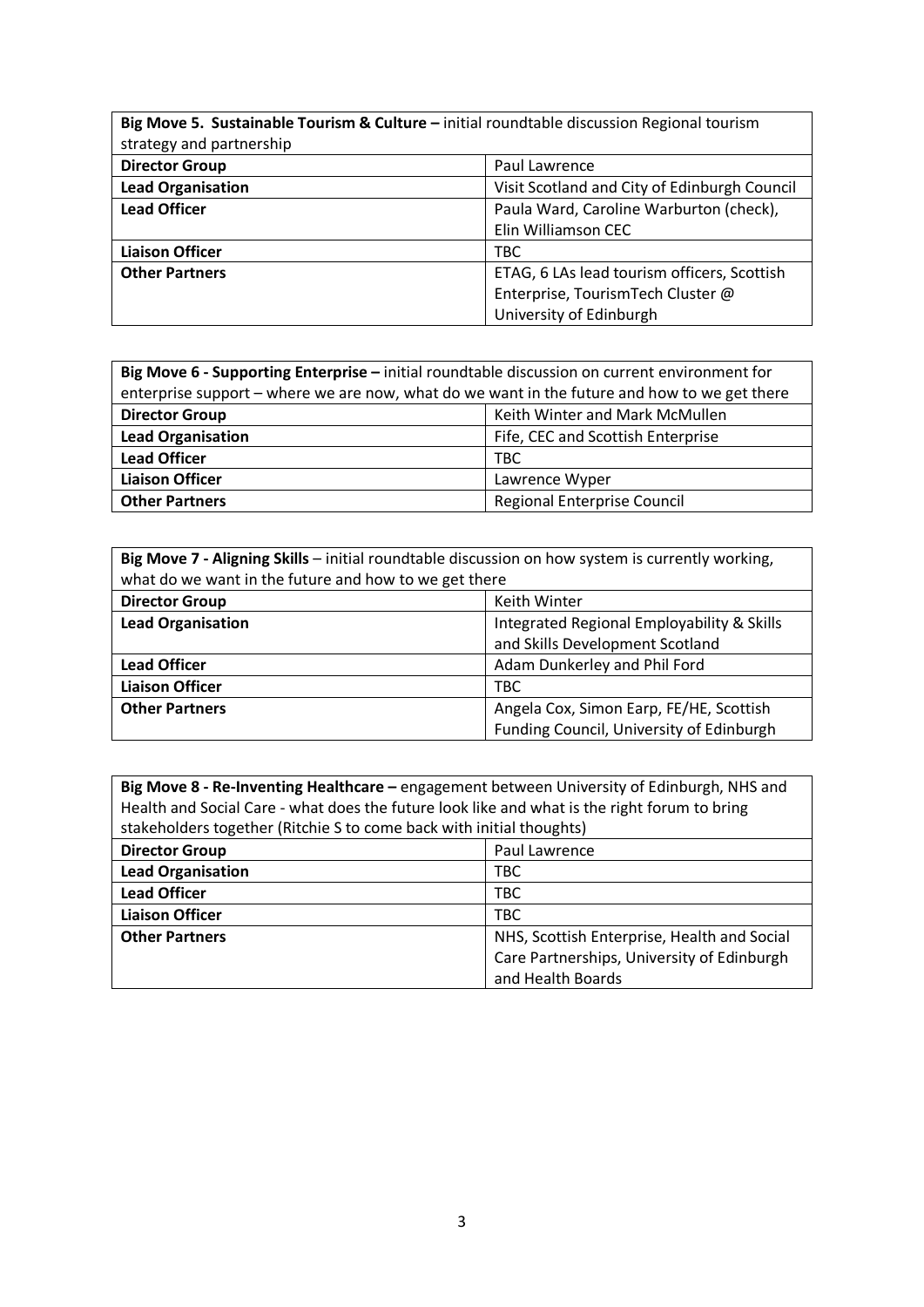| Big Move 9 - Anchor Institutions - scoping required, community wealth building what does this<br>mean for institutions and policy making |                                   |  |  |  |
|------------------------------------------------------------------------------------------------------------------------------------------|-----------------------------------|--|--|--|
| <b>Director Group</b><br>Jenny Craig                                                                                                     |                                   |  |  |  |
| <b>Lead Organisation</b><br><b>Scottish Borders Council</b>                                                                              |                                   |  |  |  |
| <b>Lead Officer</b>                                                                                                                      | New SBC Chief Officer of Economic |  |  |  |
| Development                                                                                                                              |                                   |  |  |  |
| <b>Michael Cook</b><br><b>Liaison Officer</b>                                                                                            |                                   |  |  |  |
| <b>Other Partners</b><br>Scottish Government and Scottish                                                                                |                                   |  |  |  |
| Enterprise                                                                                                                               |                                   |  |  |  |

# **Roles and responsibilities**

A summary of key roles and responsibilities is provided in the table below.

| <b>Name</b>                       | <b>Role and Responsibilities</b>                     |
|-----------------------------------|------------------------------------------------------|
| Director                          | Chair meetings/workshops. Steer and provide advice   |
|                                   | to lead officers                                     |
| <b>Lead Organisation</b>          | Assure resource and capacity is in place to deliver  |
|                                   | Big Move Implementation Plan.                        |
| <b>Lead Officer</b>               | Undertake day to day work and manage the Big         |
|                                   | Move Implementation Plan. Provide progress           |
|                                   | updates to PMO.                                      |
| <b>Liaison/Support Officer</b>    | Provide support to lead officer and link back to the |
|                                   | weekly RPF coordination group.                       |
| <b>Other Partners</b>             | Key partners to be determined by Director and Lead   |
|                                   | Officer. Key partners will input and help to shape   |
|                                   | each Big Move Implementation Plan.                   |
| <b>Weekly Coordination Group</b>  | Overall activity drawn together. Provide input,      |
|                                   | updates and monitor activity across each of the Big  |
|                                   | Moves. Representation drawn from across regional     |
|                                   | partnership.                                         |
| <b>Senior Responsible Officer</b> | Paul Lawrence will continue to be SRO and the        |
|                                   | Directors group will continue to be regularly        |
|                                   | consulted.                                           |
| <b>PMO</b>                        | Chair weekly RPF coordination meetings. Assist with  |
|                                   | coordination of meetings and workshops across        |
|                                   | each Big Moves.                                      |
|                                   | Strategic alignment across all Big Moves.            |
| <b>Deloitte</b>                   | Undertake a lead role working with the City Region   |
|                                   | Deal partners to develop implementation plans for    |
|                                   | each of the Big Moves and help to ensure             |
|                                   | consistency of approach through developing           |
|                                   | reporting templates with PMO and Laura.              |
| University of Edinburgh DDI PMO   | UoE are providing resource to facilitate input into  |
|                                   | each of the Big Moves, as required                   |
|                                   |                                                      |
|                                   | 3 x Moves - Ritchie Somerville                       |
|                                   | 3 x Moves - John Scott                               |
|                                   | 3 x Moves – Gemma Cassels                            |
|                                   |                                                      |
|                                   | Laura Woods-Dunlop is coordinating this input and    |
|                                   | working with PMO and Phil on overall Plan and        |
|                                   | approach to delivery.                                |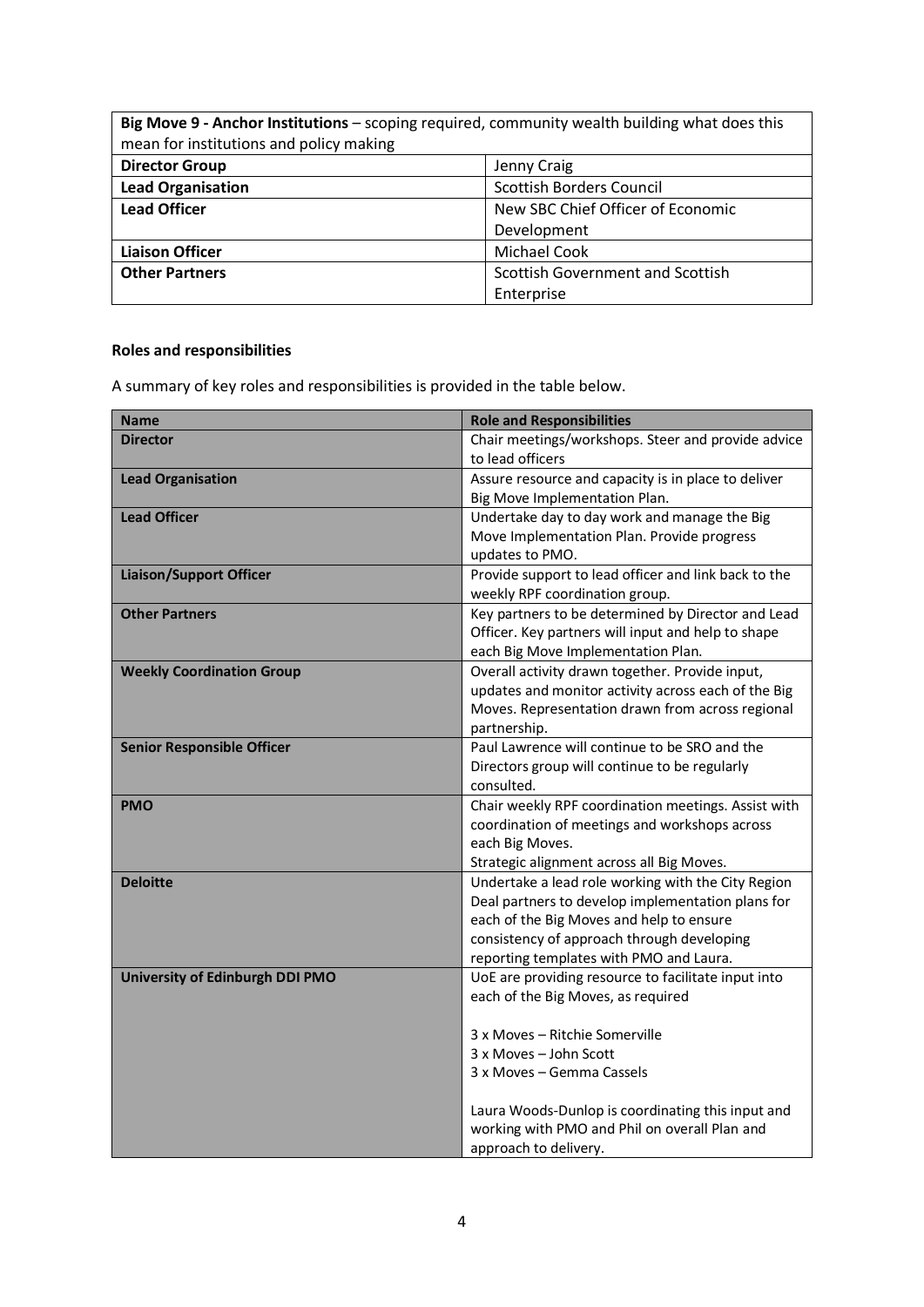# **Governance**

Alignment and input can be sought from the thematic groups and boards as appropriate. The Transport Appraisal Board has a clear role to play with Big Move 3 – Sustainable Transport; IRES with the Big Move 7 – Aligning Sills; DDI Operational Board with Big Move 1 – Data Capital of Europe and Housing Board potentially with aspects of Big Move 2 – Rethinking Our Place. These grouping already meet regularly with representation from across regional and national partners. Therefore, each group/board should be engaged to determine strategic fit and input into the first meeting/workshops for each of the Big Moves. The image below outlines the latest City Region Deal Governance arrangements. The Directors Group will remain the key group to provide advice and direction on RPF work. The Elected Member Oversight Committee will continue to be regularly consulted as progress is made on each of the RPF implementation plans, with the Joint Committee as the ultimate decision making committee.



# **Sustainable Economy Task and Finish Groups**

There are also established working groups developing Strategic and Outline Business Cases on:

- Regional Supply Chains
- Regional Energy Management Systems
- Regional Climate Risk Assessment

The officers and partners working on these three areas should be engaged if appropriate. There are synergies with Big Move 9 Anchor institutions and the work on Regional Supply Chains and work on Energy Management Systems and Climate Risk will likely have implications for Big Move 2 - Rethinking our Place and Big Move 4 – Regenerating the Forth.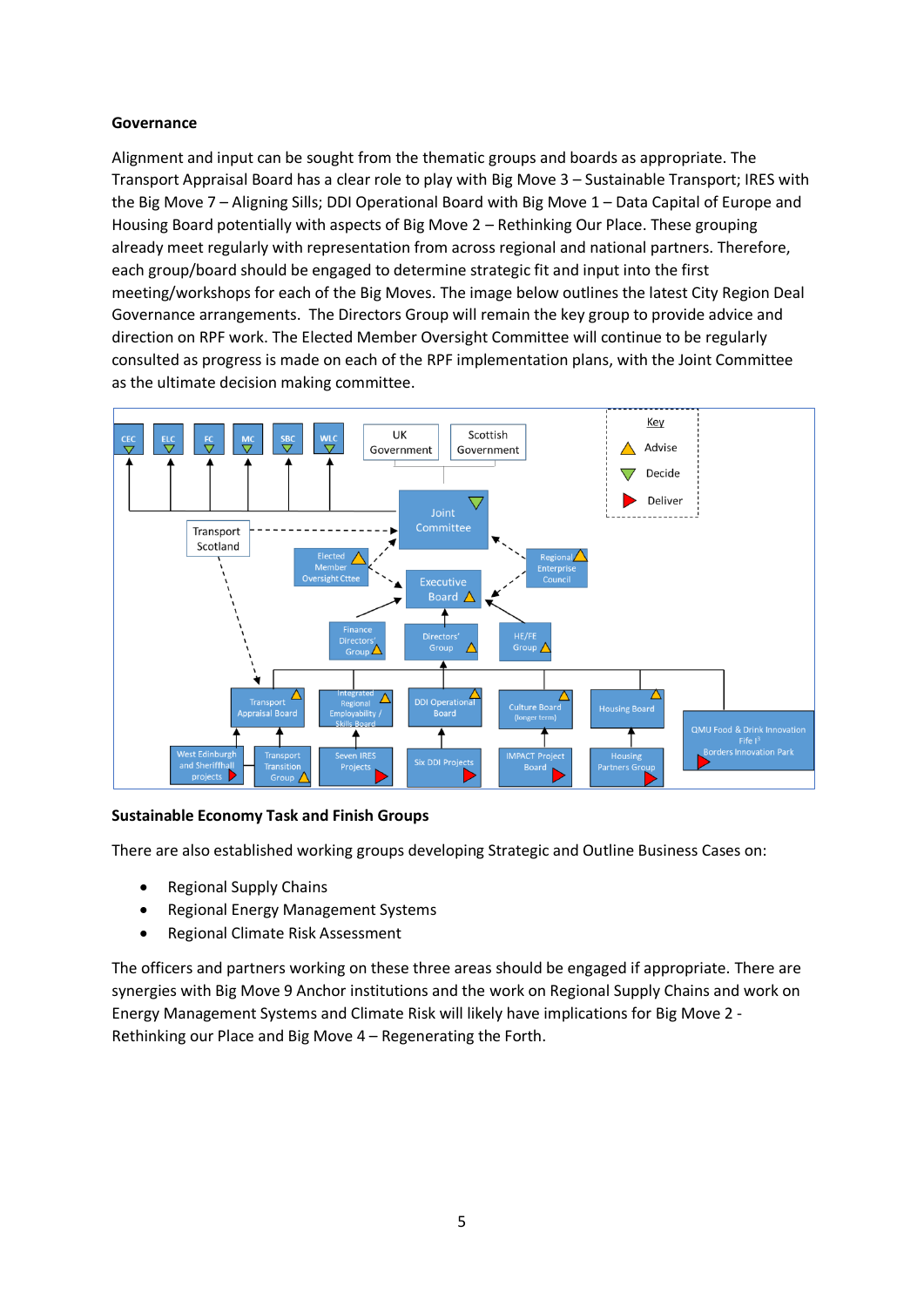#### **Timeline**

A programme timeline with indicative milestones is provided below:

| RPF Implementation Plan Programme Timeline |                        | 2022<br>2021    |                |    |                         |                |                  |                 |     |              |     |  |  |  |
|--------------------------------------------|------------------------|-----------------|----------------|----|-------------------------|----------------|------------------|-----------------|-----|--------------|-----|--|--|--|
|                                            | N                      | D               |                | F  | M                       | A              | M                |                 |     | A            | S   |  |  |  |
|                                            |                        |                 |                |    |                         |                |                  | 24              |     |              |     |  |  |  |
| Joint Committee                            |                        |                 |                |    | 4 Update                |                |                  | approval        |     |              |     |  |  |  |
| <b>Elected Member Oversight Committee</b>  | 19                     |                 | tbc            |    | tbc                     |                | Local            | 17              |     |              |     |  |  |  |
| Regional Enterprise Council                |                        | 10 <sup>°</sup> |                |    |                         |                | <b>Authority</b> |                 |     |              |     |  |  |  |
| <b>Directors</b>                           | 4                      | $\overline{2}$  | 6 <sup>1</sup> | з  | $\overline{\mathbf{3}}$ | $\overline{7}$ | <b>Elections</b> |                 |     |              |     |  |  |  |
| Executive Board                            | 18                     | 16              | 20             | 17 | 24                      | 28             |                  |                 |     |              |     |  |  |  |
| Council and partner ratification           |                        |                 |                |    |                         |                |                  | tbc             | tbc | tbc          | tbc |  |  |  |
| Big Move 1                                 |                        |                 |                |    |                         |                |                  |                 |     |              |     |  |  |  |
| Big Move 2                                 |                        |                 |                |    |                         |                |                  |                 |     |              |     |  |  |  |
| Big Move 3                                 |                        |                 |                |    | <b>Outline</b>          |                | <b>Final</b>     |                 |     |              |     |  |  |  |
| Big Move 4                                 | <b>First meeting</b>   |                 |                |    |                         |                |                  | <b>Delivery</b> |     | <b>Draft</b> |     |  |  |  |
| Big Move 5                                 | or workshop in<br>2021 |                 |                |    |                         |                | <b>Delivery</b>  |                 |     |              |     |  |  |  |
| Big Move 6                                 |                        |                 |                |    | <b>Plan</b>             |                | <b>Plan</b>      |                 |     |              |     |  |  |  |
| Big Move 7                                 |                        |                 |                |    |                         |                |                  |                 |     |              |     |  |  |  |
| Big Move 9                                 |                        |                 |                |    |                         |                |                  |                 |     |              |     |  |  |  |

A timeline of June 2022 has been proposed to develop draft Big Move Implementation plans and the overarching Action Plan. However, local elections in May could require this work to extend to September 2022.

### **Next Steps**

EMOC members are asked to discuss this paper and consider its recommendations.